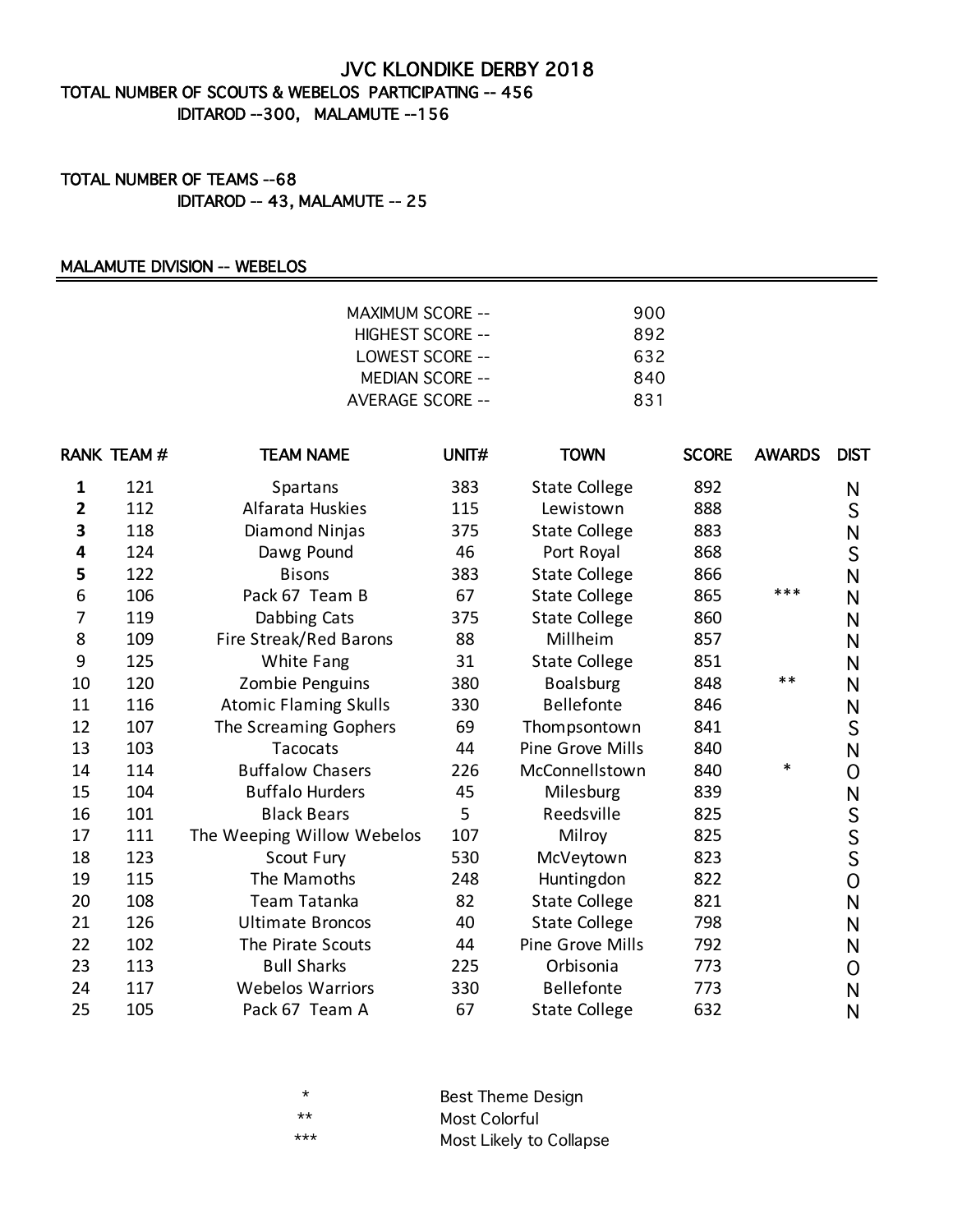# IDITAROD DIVISION -- SCOUTS, VENTURE CREWS, ETC.

| <b>MAXIMUM SCORE --</b> | 1200             |
|-------------------------|------------------|
| HIGHEST SCORE --        | 1138             |
| LOWEST SCORE --         | $\left( \right)$ |
| MEDIAN SCORE --         | 934              |
| AVERAGE SCORE --        | 848              |

|                         | <b>RANK TEAM#</b> | <b>TEAM NAME</b>                 | UNIT# | <b>TOWN</b>          | <b>SCORE</b> | <b>AWARDS</b> | <b>DIST</b>  |
|-------------------------|-------------------|----------------------------------|-------|----------------------|--------------|---------------|--------------|
| $\mathbf{1}$            | 38                | <b>Buck</b>                      | 25    | Huntingdon           | 1138         |               | O            |
| $\overline{\mathbf{2}}$ | 26                | <b>Flaming Arrows</b>            | 71    | Three Springs        | 1126         |               | O            |
| 3                       | $\mathbf{1}$      | Herd of Hooves                   | 444   | Phoenix MD           | 1124         |               | O/C          |
| 4                       | 17                | Nalgene Patrol                   | 28    | Huntingdon           | 1098         | ***           | O            |
| $5+$                    | 11                | <b>Buffalo Wild Wings</b>        | C 325 | <b>State College</b> | 1090         | $\ast$        | N            |
| 5                       | 39                | Eagle                            | 25    | Huntingdon           | 1084         |               | O            |
| 6                       | 15                | <b>Bucks</b>                     | 10    | Reedsville           | 1079         |               | S            |
| 7                       | 18                | <b>Barely Buff Buffalo Trace</b> | 34    | Bellefonte           | 1077         |               | $\mathsf{N}$ |
| 8                       | 9                 | <b>Blazing Eagles</b>            | 3031  | Duncansville         | 1073         |               | O/C          |
| 9                       | 8                 | <b>White Buffalos</b>            | 3031  | Duncansville         | 1071         |               | O/C          |
| 10                      | 35                | Night Hawks                      | 370   | Bellefonte           | 1061         |               | $\mathsf{N}$ |
| 11                      | 6                 | <b>Fire Patrol</b>               | 1673  | Laurel MD            | 1049         |               | O/C          |
| 12                      | 21                | Fat Dragons                      | 44    | Pine Grove Mills     | 1035         |               | N            |
| 13                      | 24                | <b>Sharp Shooters</b>            | 65    | McAlisterville       | 1024         |               | S            |
| 14                      | 3                 | 769#2                            | 769   | Odenton MD           | 974          |               | O/C          |
| 15                      | 29                | The Blind Pengiuns               | 88    | Millheim             | 965          |               | N            |
| 16                      | 37                | <b>Blazing Saddles</b>           | 380   | <b>Boalsburg</b>     | 965          |               | N            |
| 17                      | 34                | <b>Flaming Lions</b>             | 370   | Bellefonte           | 961          |               | N            |
| 18                      | 25                | Haines Patrol 4                  | 66    | Pleasant Gap         | 954          |               | N            |
| 19                      | 10                | Slothicorns                      | C 182 | Bellefonte           | 940          |               | N            |
| 20                      | 28                | <b>Butter Narwhales</b>          | 83    | <b>State College</b> | 934          |               | N            |
| 21                      | 30                | <b>Dragons</b>                   | 106   | Milroy               | 934          |               | S            |
| 22                      | 27                | Spooky Pandas                    | 83    | <b>State College</b> | 884          |               | N            |
| 23                      | 40                | Pyros                            | 204   | Mill Creek           | 882          | $***$         | O            |
| 24                      | $\overline{7}$    | Scorpions                        | 3031  | Duncansville         | 877          |               | O/C          |
| 25                      | 32                | <b>Red Bulls</b>                 | 169   | Thompsontown         | 873          |               | S            |
| 26                      | 36                | <b>Black Dragons</b>             | 375   | Stormstown           | 866          |               | $\mathsf{N}$ |
| 27                      | 22                | <b>Knotty Nittany</b>            | 45    | Milesburg            | 846          |               | N            |
| 28                      | 5                 | Spartans - Troop 945             | 945   | Damascus MD          | 824          |               | O/C          |
| 29                      | 41                | <b>Dragons</b>                   | 31    | <b>State College</b> | 819          |               | N            |
| 30                      | $\overline{2}$    | 769#1                            | 769   | Odenton MD           | 791          |               | O/C          |
| 31                      | 31                | <b>Licking Creek Warriors</b>    | 124   | Licking Creek        | 697          |               | S            |
| 32                      | 4                 | 769 Varsity                      | 769   | Odenton MD           | 677          |               | O/C          |
| 33                      | 42                | Cobras                           | 40    | <b>State College</b> | 601          |               | N            |